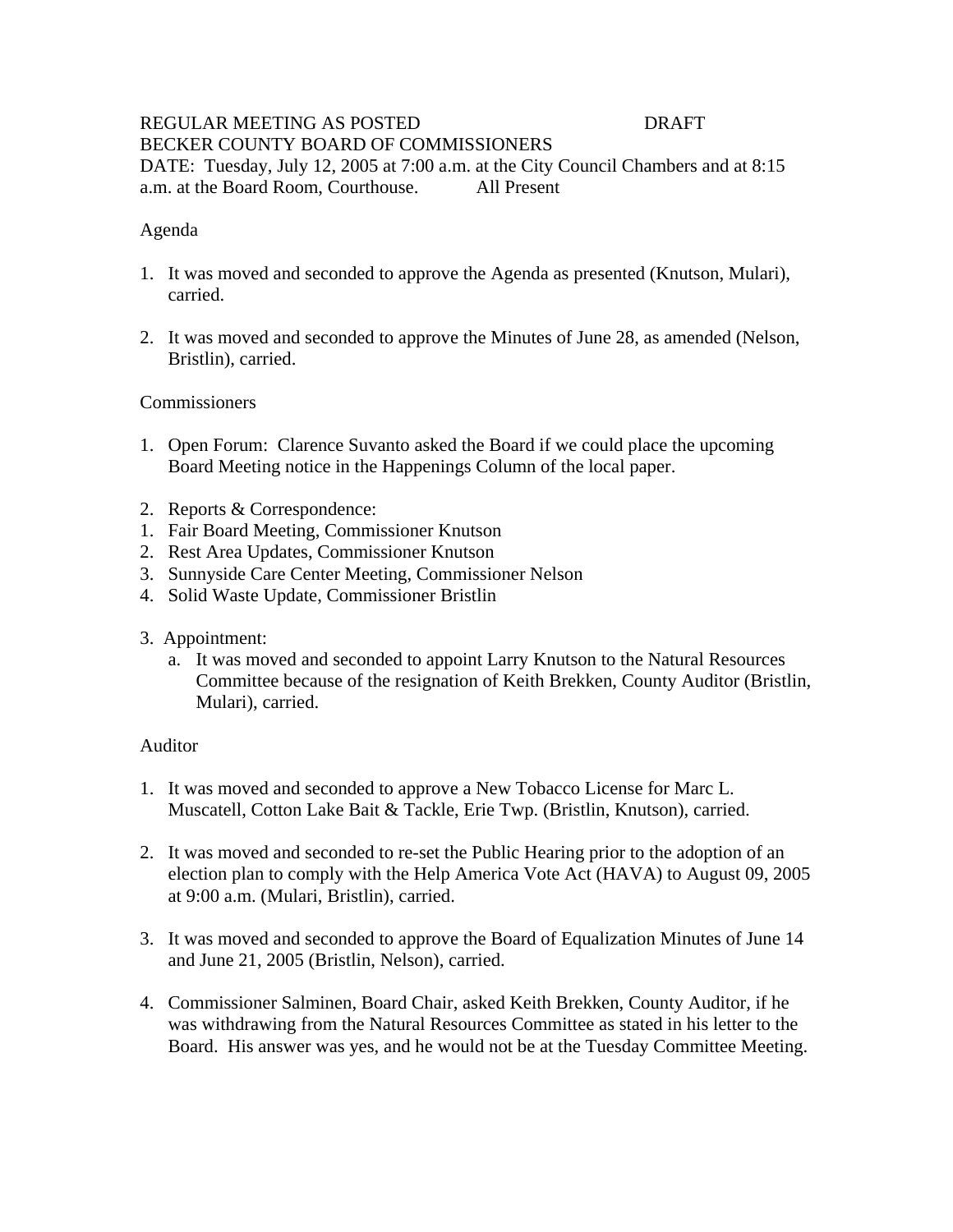## Finance

- 1. It was moved and seconded to approve the Claims with qualifications (Bristlin, Mulari), carried.
- 2. The Sheriff and Human Services will be on later in the Agenda
- 3. It was moved and seconded to approve the purchase of (2) Projector Plus Boards to be used in the Human Services Conference Room (Mulari, Bristlin), carried.

### IT

1. It was moved and seconded to approve the request to purchase a Color Printer to be placed in the County Auditor's Office to be available for all County Offices. Funding for this printer would be covered from the Auditor's Budget, with the intent to utilize funds from the Election Plan dollars when they are available (Bristlin, Mulari), carried.

Environmental Services will be on later in the Agenda.

The Historical Society will be on the Agenda on July 26.

**Sheriff** 

- 1. It was moved and seconded to approve to request bids to replace (3) squad cars for the Sheriff's Office and to pass funds from this years' budget to next years' budget for (1) squad car (Nelson, Bristlin), carried.
- 2. It was moved and seconded to remove the ATV Enforcement Grant from the agenda.
- 3. It was moved and seconded to approve to purchase a Radar Unit utilizing Federal Grant for 50% of purchase at the cost of  $$2,195$ . less  $$1,097.50 = $1097.50$  cost to the county (Knutson, Nelson), carried.
- 4. It was moved and seconded to approve to utilize a remaining State Grant to purchase and update (1) snowmobile, pending approval of the State Grant \$3,575. less \$2,000. trade-in, less \$1,720., plus tax  $$102.38$  and fees of \$45. = \$2.38 cost to the county (Bristlin, Nelson), carried.
- 5. An update was given of the dispatch center re-model.

#### Human Services

1. It was moved and seconded to approve the agenda as amended (Nelson, Bristlin), carried.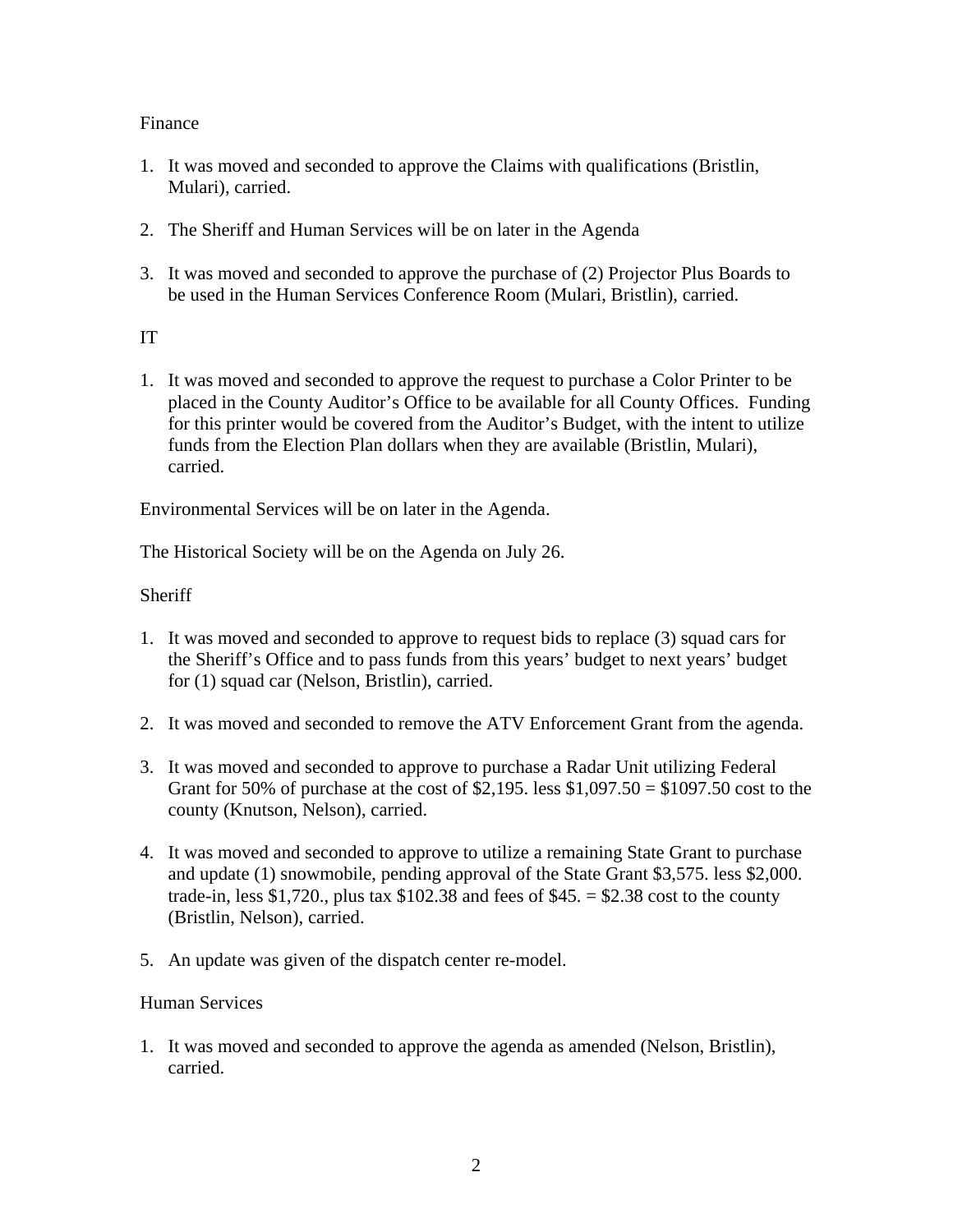- 2. It was moved and seconded to pass Resolution No. 07-05-1C, to create an additional permanent full-time Financial Eligibility Specialist due to increasing case loads and legislative changes (Bristlin, Mulari), carried.
- 3. It was moved and seconded to add the Workshop Lease with Becker County EDA to the agenda (Mulari, Bristlin), carried.
- 4. It was moved and seconded to approve the Workshop Lease with Becker County EDA Office for \$21,000. per year (Bristlin, Mulari), carried.
- 5. It was moved and seconded to approve the Human Services Claims (Mulari, Bristlin), carried.
- 6. It was moved and seconded to accept the Family Services, Adult Services and Probation Placement Reports (Bristlin, Mulari), carried.

# Community Health

- 7. Community Health has rented a booth at the Becker County Fair.
- 8. It was moved and seconded to approve the Community Health Claims (Mulari, Knutson), carried.

## Transit

- 9. It was moved and seconded to accept the quote for demolition of a building at the Fair Grounds from Mackner's Excavating, Inc. in the amount of \$1,300., and to accept the quote to move a building at the Fair Grounds from Muff's Trenching in the amount of \$3,000. upon obtaining signatures on the quotes and insurance certification (Bristlin, Knutson), carried. Commissioner Mulari abstaining.
- 10. It was moved and seconded to approve the Transit Claims (Bristlin, Mulari), carried.

## Highway

- 1. It was moved and seconded to pass Resolution No. DOH 07-05-1A, approving an Independent Contractor Agreement with Roger Lundberg and Martin Berens for the trapping of beaver, removal of beaver dams and other related work as contained in the agreement (Nelson, Bristlin), carried.
- 2. It was moved and seconded to pass Resolution No. DOH 07-05-1B, Special Legislative Funding for County Road 143 and 124, requesting Legislators to resolve differences in the Transportation Bill proposals without eliminating critical earmark projects which have already been included, such as the proposed improvements for Becker County Highways 143 and 124 (with clarification) (Nelson, Bristlin), carried.